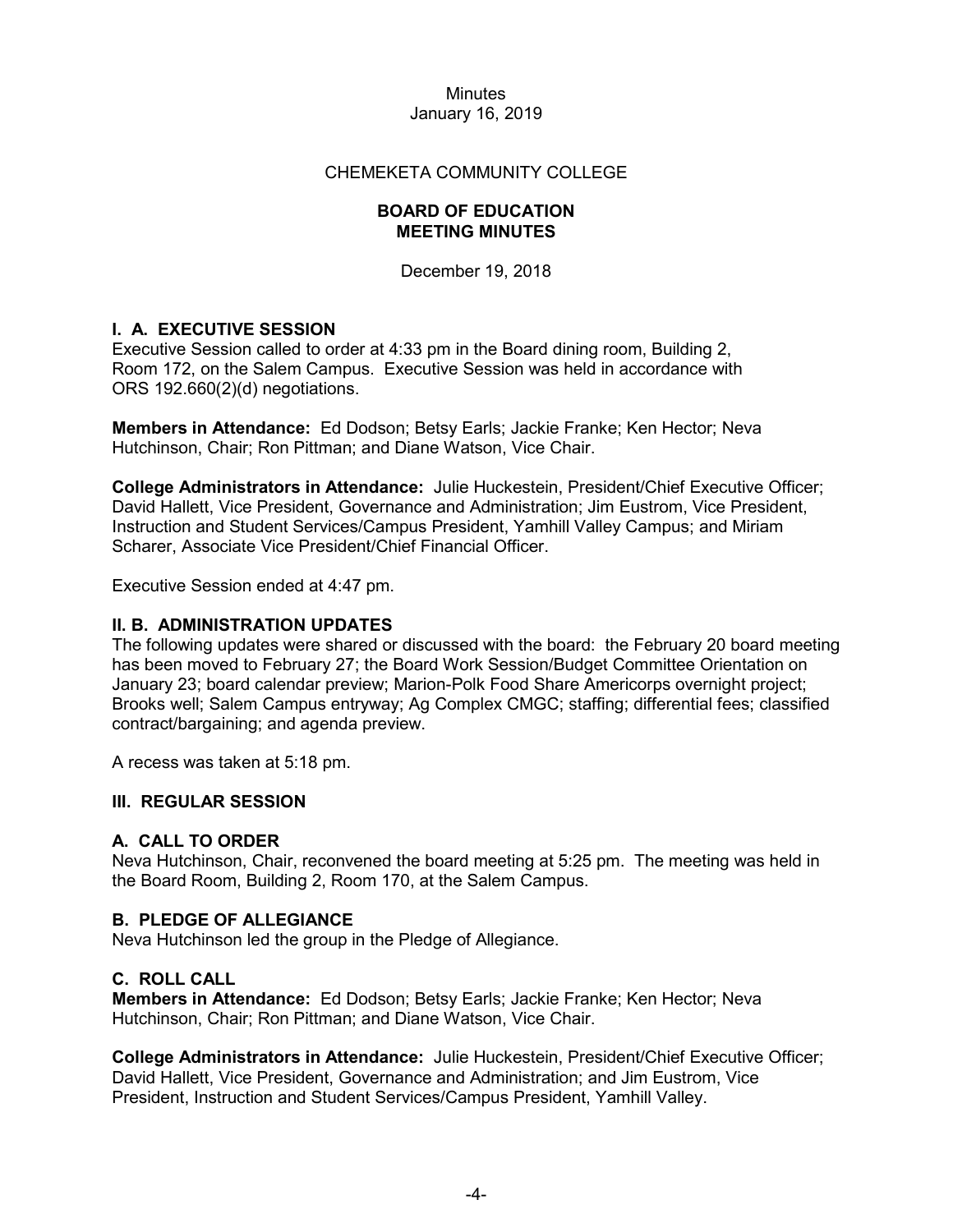Meeting Minutes Chemeketa Board of Education December 21, 2018 Page 2

**Board Representatives in Attendance**: Riley Dunagan, Associated Students of Chemeketa (ASC); Terry Rohse, Chemeketa Classified Association; and Rory Alvarez, Chemeketa Exempt Association. Absent: Justus Ballard, Chemeketa Faculty Association.

# **D. COMMENTS FROM THE AUDIENCE**

None

# **E. APPROVAL OF MINUTES**

Ken Hector moved and Jackie Franke seconded a motion to approve the minutes of November 21, 2018.

The motion CARRIED.

# **F. REPORTS**

# **Reports from the Associations**

Reports from Riley Dunagan, Terry Rohse, Rory Alvarez, and Justus Ballard, stand as written. David Hallett added on behalf of the Contract Management team, he acknowledged faculty representatives Justus Ballard, Traci Hodgson, and Matt Davies for their professionalism, as well as Mary Scamahorn and Nette Abderhalden for their administrative support.

# **Reports from the College Board of Education**

Ed Dodson attended the Fire Science graduation, Marion County Commissioner Janet Carlson retirement celebration, CASA luncheon, the Oregon Community College Association (OCCA) Board meeting at Umpqua Community College, and an OCCA Student Success Center Advisory group meeting.

Ron Pittman met with Danielle Hoffman and Paul Davis to hear updates about YVC.

Ken Hector attended two Silverton Chamber of Commerce business group meetings, and he met with Representative Denyc Boles and Julie to talk about the upcoming legislative session.

Jackie Franke attended a Council of Governments (COG) executive board meeting and a planning meeting for the COG Annual Awards event, and she attended the Janet Carlson retirement celebration. Jackie hosted a table for CASA, and she made an award presentation to outgoing Monmouth mayor Steve Milligan for his service on the COG board.

Betsy Earls attended three meetings of the West Salem Rotary, a Dallas Rotary meeting, and the Holiday Social breakfast.

Diane Watson attended the Holiday Social breakfast, the Chemeketa night at the Salem Holiday Market at the Fairgrounds, and the Keizer Rotary/Keizer Chamber luncheon.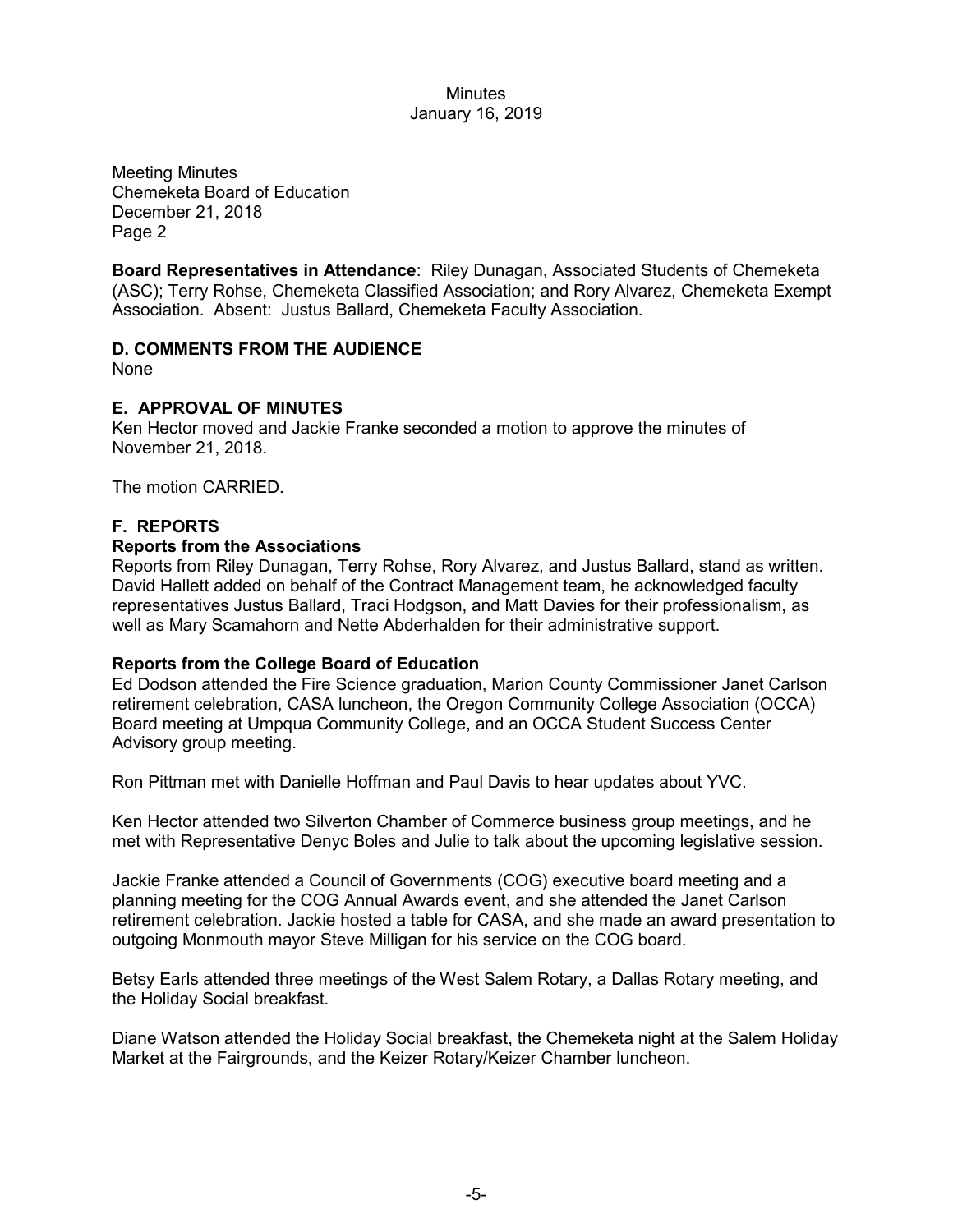Meeting Minutes Chemeketa Board of Education December 21, 2018 Page 3

Neva Hutchinson attended a Northwest Innovations annual meeting along with a number of the same events previously mentioned. Neva thanked the college and the Chemeketa Foundation for working with the Salem Market staff in organizing the Friday Chemeketa Night event. Neva recognized the Chemeketa staff and students who helped at the Salem Market Holiday Fair on Friday, December 7. She also thanked the Wine Studies staff who had a Chemeketa Cellars wine tasting booth; the law enforcement cadets for their help with parking; the Chemeketa Choir who provided entertainment; and Early Childhood Education staff and students who did crafts with children. Neva noted that part of the ticket proceeds that night will go to the Chemeketa Foundation for the Student Relief (student pantry) fund.

# **Reports from the Administration**

Jim Eustrom shared a Career and Technical Education (CTE) update. Jim noted the Anesthesiology Tech program will begin winter term; and Cybersecurity and Digital Media classes are being offered, however, the college is waiting for program approval from the Northwest Commission of Colleges and Universities (NWCCU). The Diesel Technology program is on hold until a building is acquired.

#### **INFORMATION**

#### **Presentation of 2017–2018 Audit Report**

Julie Huckestein introduced Katie Bunch, fiscal and audit manager, and Ken Kuhns, managing principal for Kenneth Kuhns & Company. Katie thanked all the accounting staff in Business Services, Budget and Finance, and Financial Aid who helped gather information for the audit report. Katie recognized accounting staff Anne Marie Swearingen who was in the audience and helped with both the college audit and the foundation audit.

Kenneth Kuhns shared a brief overview of the audit. There are three parts to an audit. Ken referred to page 11 of the audit report, the Independent Auditor's Report. He explained the college has the responsibility to keep the records from which the financial statements are prepared, and auditors have the responsibility to audit the financial statements and determine whether the information within those statements is accurate and fairly presented. He noted the records were well maintained, very clean, and there were no audit adjustments made to the records before being incorporated into the financial statements.

Auditors follow generally accepted auditing standards and governmental accounting standards in performing the audit and go through numerous procedures and steps to verify and challenge financial information included in the audit report. Ken referred to the opinion statement on page 12. Based on the audit and the report of the foundation auditors, the financial statements were presented fairly and in all material respects. It was an unmodified opinion, a clean opinion, which is the best opinion that an entity can receive, and the opinion that was earned on the financial statements that were presented for the audit.

The second part of an audit is when an entity receives federal funds, it must follow federal government rules and regulations in disbursing and accounting for those funds. The college received \$35 million in federal financial assistance. The report indicates the college has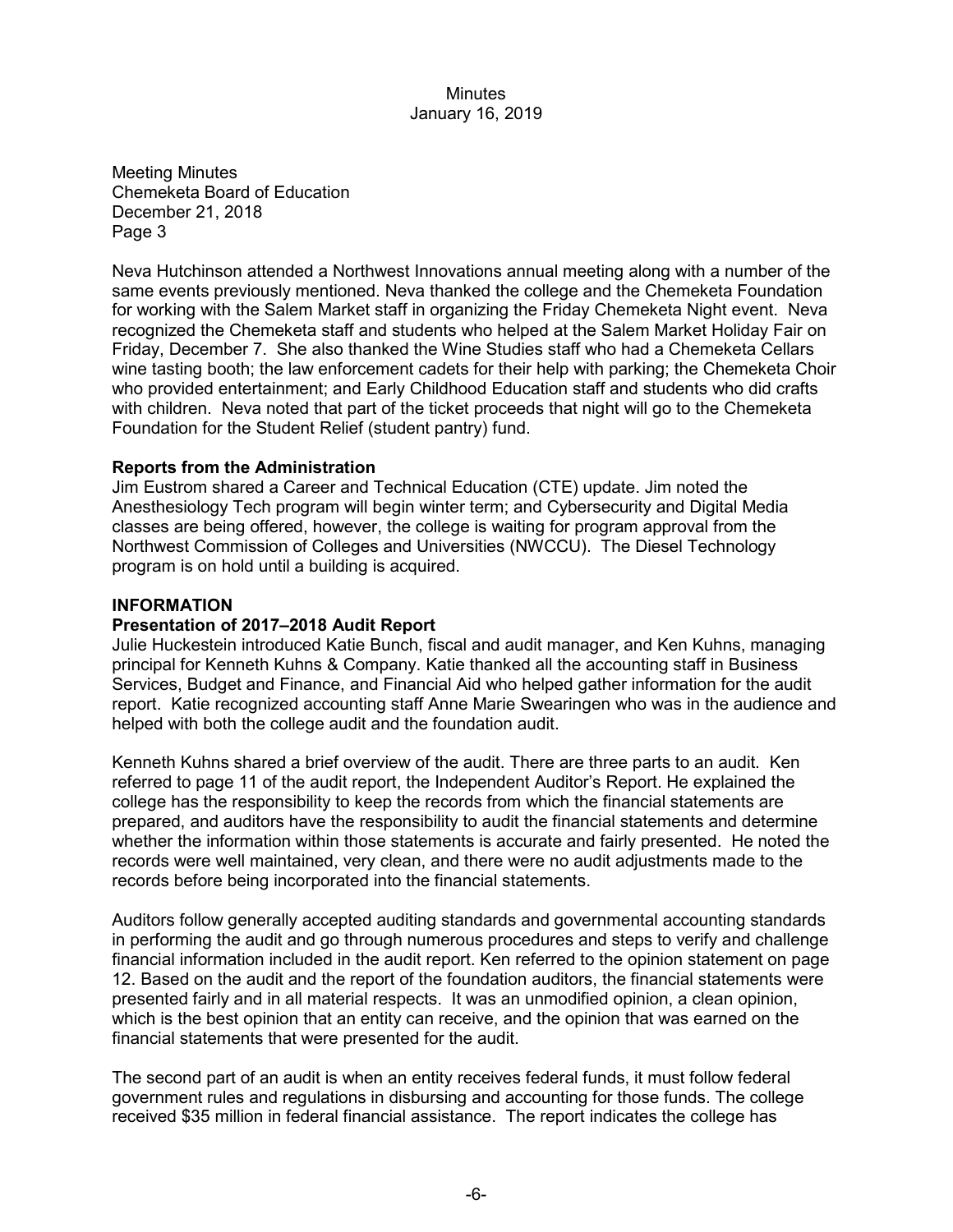Meeting Minutes Chemeketa Board of Education December 21, 2018 Page 4

complied with the federal rules and regulations, and there were no exceptions to their findings with respect to federal programs.

The third part of the audit deals with certain rules and requirements for the state of Oregon (e.g., local budget law, public contracting requirements, having adequately secured funds on deposit in financial institutions, etc.). The report indicates the college has complied with the various state laws. In summary, the college received a clean opinion on the financial statements, complied with federal rules and regulations, and complied with state laws.

There were no questions. Kenneth Kuhns was thanked for presenting the audit report for 2017–2018.

# **College Policies #1747, Chemeketa Gender Equity in Athletics; and #2235, Service Animal Policy**

Rebecca Hillyer presented two new policies which were reviewed by the President's Advisory Council. The Service Animal Policy clarifies that service animals are dogs, or under particular circumstances, miniature horses, and that comfort or emotional support animals are not considered service animals. Board action will be requested in January.

# **Academic Calendar for 2019–2020**

Jim Eustrom reported the written report summarizes the terms and holidays for the 2019–2020 academic calendar. Jim noted that Fall Kickoff day will, again, be on Tuesday (September 10), instead of Monday to allow returning faculty and employees a day to get settled in and to allow staff to set-up for kick-off on Monday instead of having to come in on Sunday; and the fall/winter break will, again, be a four-week break. The academic calendar will be brought back next month for board approval.

# **2017–2018 Financial Aid and Veterans Services Update**

Ryan West, dean of Financial Aid, said his report stands as written, but he had three additions: 1) Secretary of Education, Betsy Devos, announced a new era of partnership between colleges and the Department of Education; 2) the Department of Education has announced some verification relief which impact many low income financial aid applicants who are asked over and over to verify that they are low income and having to contact the IRS. The Department of Education will be giving some regulatory relief that will shorten up the process for verification where nearly 50 percent of applications are requesting this verification which causes delay; and 3) colleges are hopeful that the investment package passes in the Governor's recommended budget, which includes the Oregon Opportunity grant and the Oregon Promise.

# **2018–2019 Faculty Sabbatical Leave Recommendation**

Sabbatical Review Committee co-chair Theresa Yancey reported on behalf of the committee. The committee recommended that Chris Nord, Mathematics; Teresa Prange, Business Management; Laura Scott, Developmental Writing/Reading; and Jan VanStavern, English, be granted a one-term sabbatical leave during spring term 2019. Theresa shared a brief summary of the sabbatical projects. Board action will be requested at the January board meeting.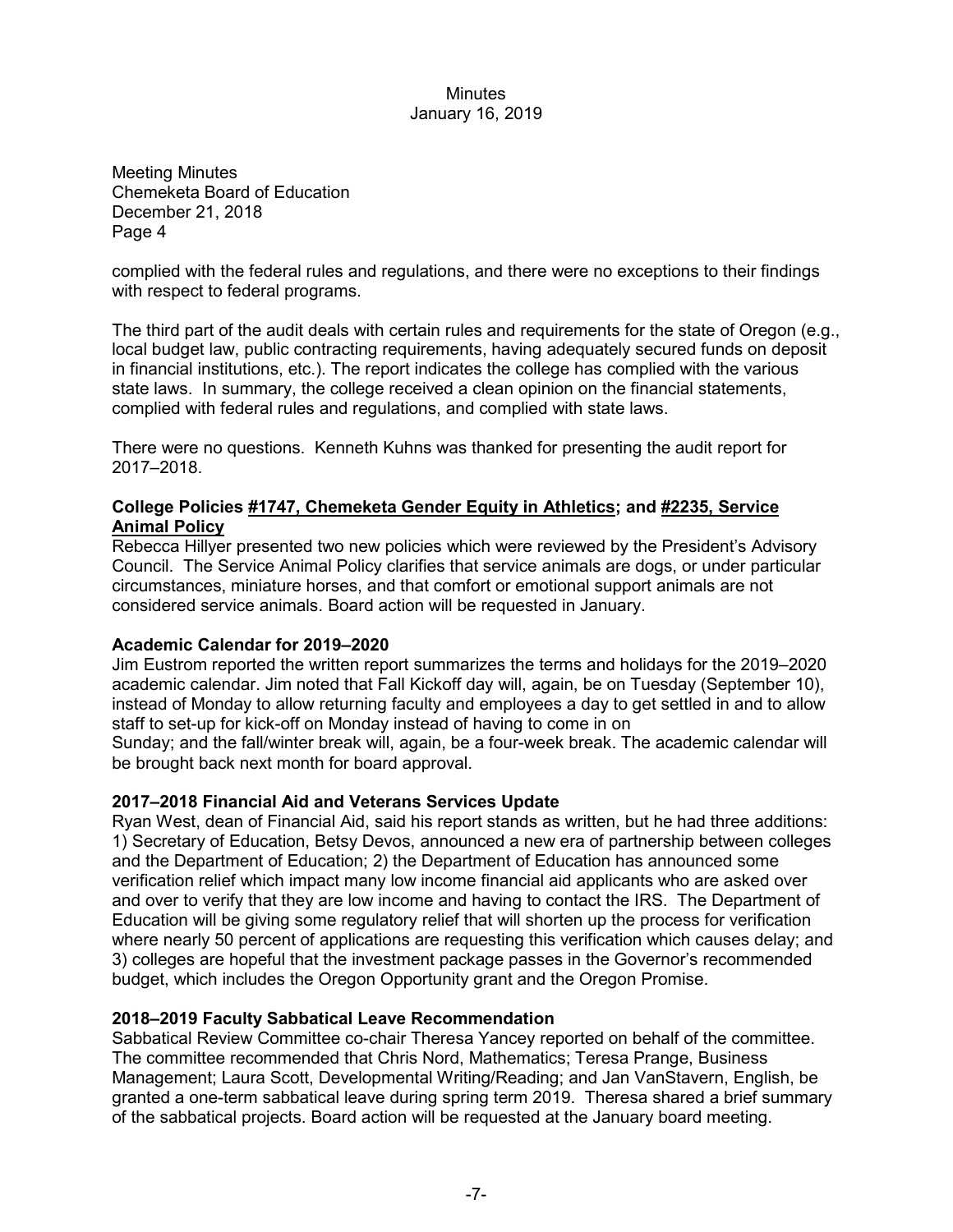Meeting Minutes Chemeketa Board of Education December 21, 2018 Page 5

Ron Pittman said he would be interested in hearing faculty share their sabbaticals when they return. Theresa will take this back to the Sabbatical Review Committee and discuss ideas. Ed Dodson asked about how often faculty can request one-term sabbaticals. It was noted that faculty can take one term sabbaticals for three consecutive terms.

# **Statement of Budget Principles for 2019–2020**

Miriam Scharer thanked Katie Bunch, Ken Kuhns, Ryan West, and their teams for the work on the audit report. Miriam referred to the Budget Principles and Financial Environment for the 2019–2020 Fiscal Year on page 22–23, which was reviewed by Executive Team and the President's Advisory Council. The budget principles were shared with the board as information only.

Miriam briefly skimmed through the five Budget Principles and noted that there were no changes from last year. Referring to the Resources under Financial Environment, Miriam noted the state legislative appropriation has changed since this report was written. The Governor's recommended budget was 4.7 percent less (\$543 million for the 2017–2019 biennium) than the current allocation of \$570 million. The Ways and Means Committee plans to bring forth a starting point of \$590 million, and the college plans to make budget projections based on the \$590 million. While there are some other policy option packages for CTE and student support, the college will follow the community college support fund closely; the final state allocation won't be made until middle or late June.

Miriam noted a three percent enrollment decline was projected for this year; however, enrollment seems to be stabilizing so the college is looking at a flat or one percent decline for next year. A recommendation for tuition and universal fees will be brought forward as information in January along with other revenue strategies. In addition to increasing personnel costs, health insurance, and PERS, the Oregon Pay Equity Act and an increase to minimum wage will impact expenses.

# **H. STANDARD REPORTS**

# **Personnel Report**

David Hallett said the report stands as written.

# **Budget Status Report**

Miriam referred to the Statement of Resources and Expenditures and pointed out the Fund Balance of \$9,921,723 based on the audit report. She pointed out property taxes are flowing in and tuition and fees are slightly higher than last year due to enrollment and winter registration beginning earlier this year. There was nothing significant to report in the Budget Status. Five additional investments were made in November with maturity dates of 2020; two were over a three percent interest rate. On the consent calendar is approval of an investment policy, which will allow the college to make investments up to three years which will result in a higher yield.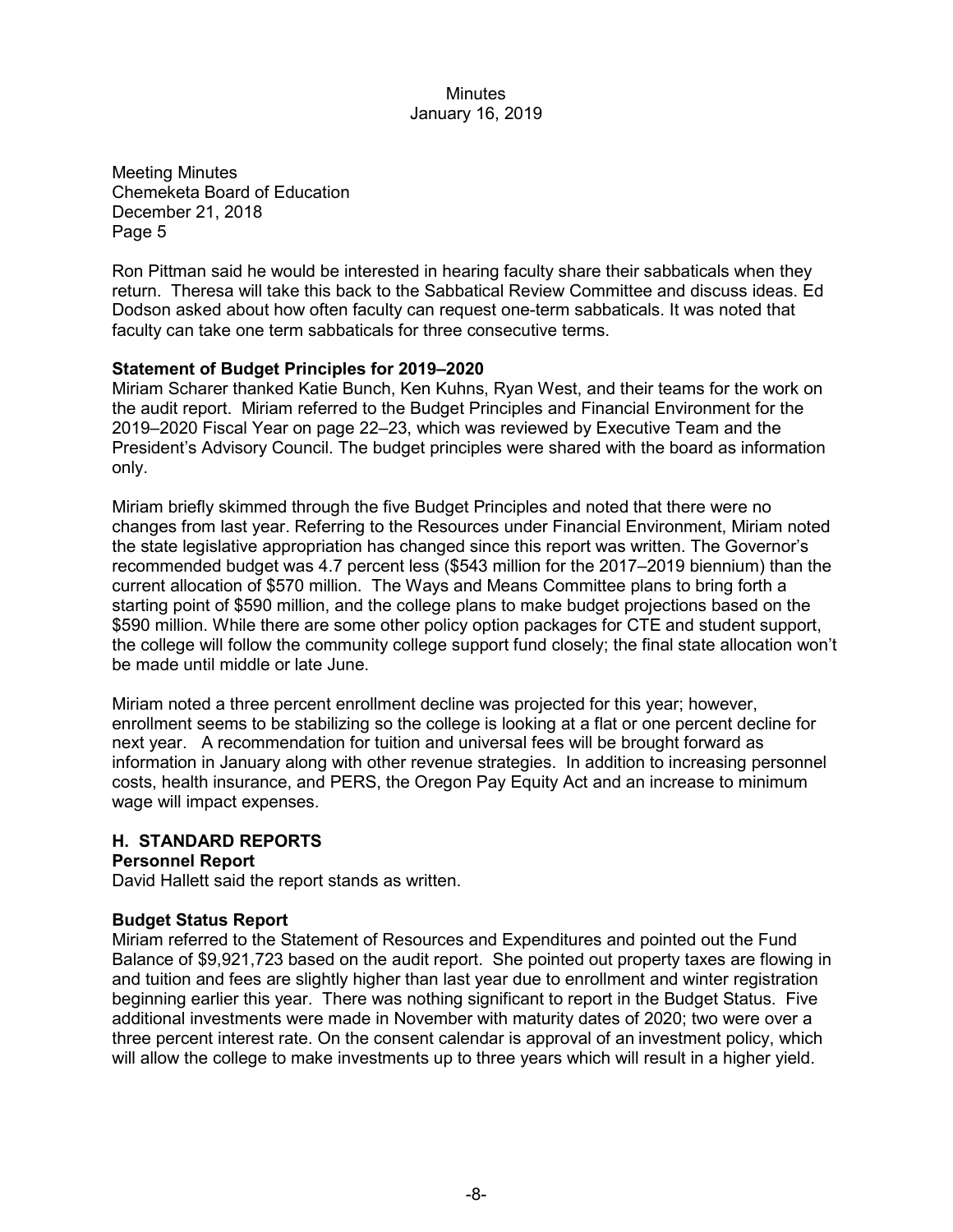Meeting Minutes Chemeketa Board of Education December 21, 2018 Page 6

# **Capital Projects Report**

Rory Alvarez said the report stands as written.

# **Recognition Report**

Julie Huckestein acknowledged all the employees in the written report.

# **I. SEPARATE ACTION**

# **Ratification of Chemeketa Faculty Association Nursing Faculty Compensation**

David Hallett reported the Memorandum of Agreement was reviewed during Executive Session. The college recommends that the board ratify the Chemeketa Faculty Association collective bargaining agreement to be effective July 1, 2018.

Ron Pittman moved and Betsy Earls seconded a motion to approve the ratification of the nursing faculty compensation as presented.

The motion CARRIED.

# **Approval of Retirement Resolution No. 18-19-05, Susan L. McCaffrey**

Ken Hector read the retirement resolution for Susan L. McCaffrey for her 39 years and two months of service.

Ron Pittman moved and Jackie Franke seconded a motion to approve Retirement Resolution No. 18-19-05 for Susan L. McCaffrey.

The motion CARRIED.

# **J. ACTION**

Ken Hector moved and Betsy Earls seconded a motion to approve action item Nos. 1–5:

- 1. Approval of Advisory Committees for 2018–2019
- 2. Approval of College Policies #2275, College Trademark (Logo); #2470, Mandatory Child Abuse Reporting Policy; and #6040 Chemeketa Community College Investment Policy
- 3. Approval of Appointment of Budget Committee Members for Zone 1, Resolution No.18-19-06 and Zone 5, Resolution No.18-19-07
- 4. Approval of College Policies #1210, Officers of the Chemeketa Community College Board of Education; #1220, Duties of Officers of the Chemeketa Community College Board of Education; #1230, Responsibilities of the Individual Chemeketa Community College Board of Education Member; #1310, Chemeketa Community College Board of Education Meetings; #1410, Duties of the Chemeketa Community College President/Chief Executive Officer as Clerk of the Board; and #1420, Chemeketa Community College Board of of Education and President/Chief Executive Officer Relationship
- 5. Acceptance of 2017–2018 Audit Report

The motion CARRIED.